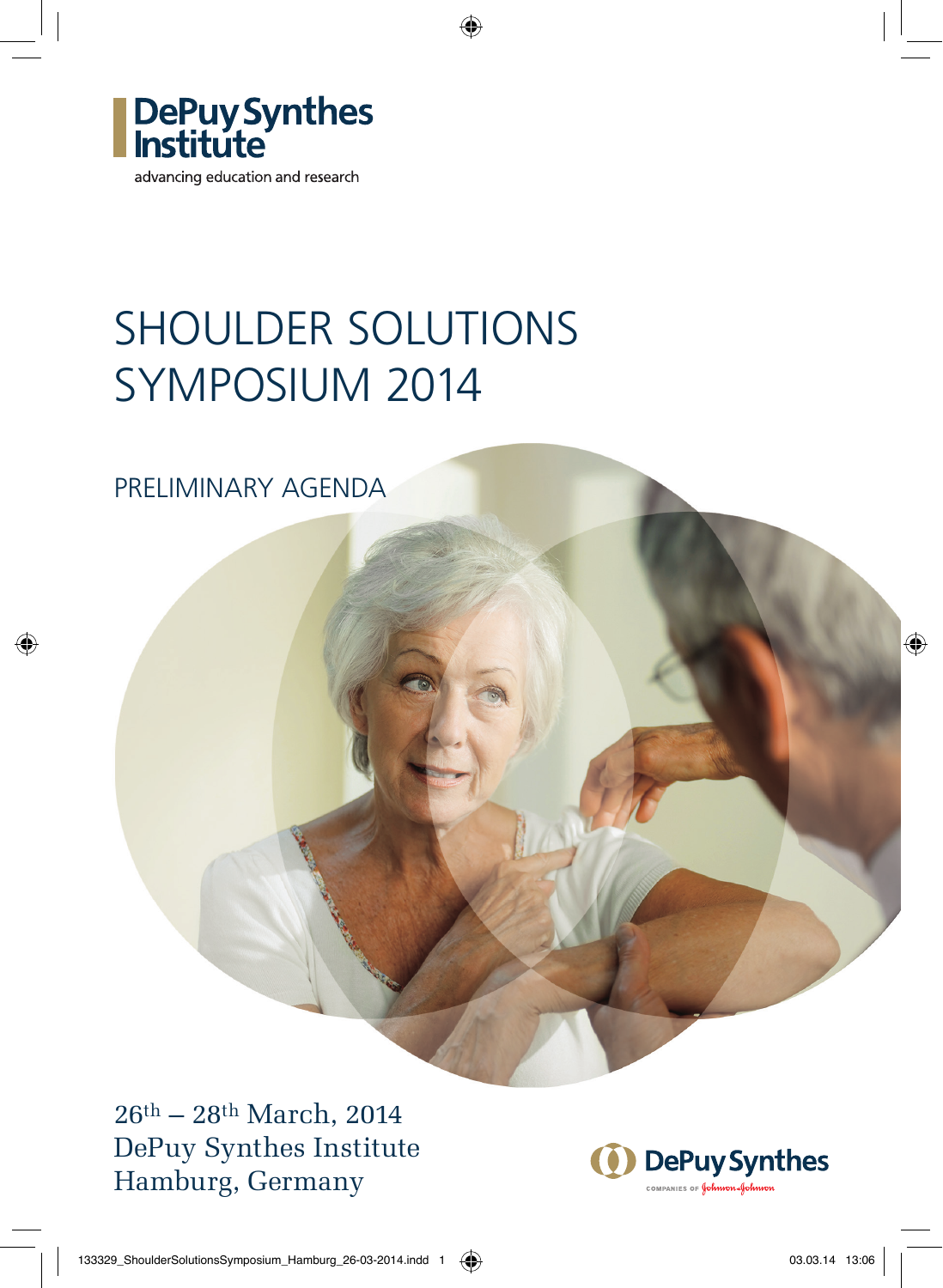### **FACULTY**

#### **Chairmen**



Dr Laurent Lafosse – Arthroscopy



Prof Federico Grassi – Arthroplasty



⊕

Prof Ralph Hertel – Trauma

#### **Invited Faculty**

⊕

Dr Agneskirchner, D Dr Brzoska, POL Prof Calvo, SP Prof De Wilde, B Dr Gervasi, I Dr Jaeger, D Dr Jensen, D Prof Jost, CH Dr Kralinger, A Mr Lambert, UK Dr Leuzinger, CH Dr Métais, FR Prof Nijs, B Mr Ravenscroft, UK Dr Seebauer, D Dr Smith, D

Dr Torrens, SP

Dr Van Raebroeckx, BE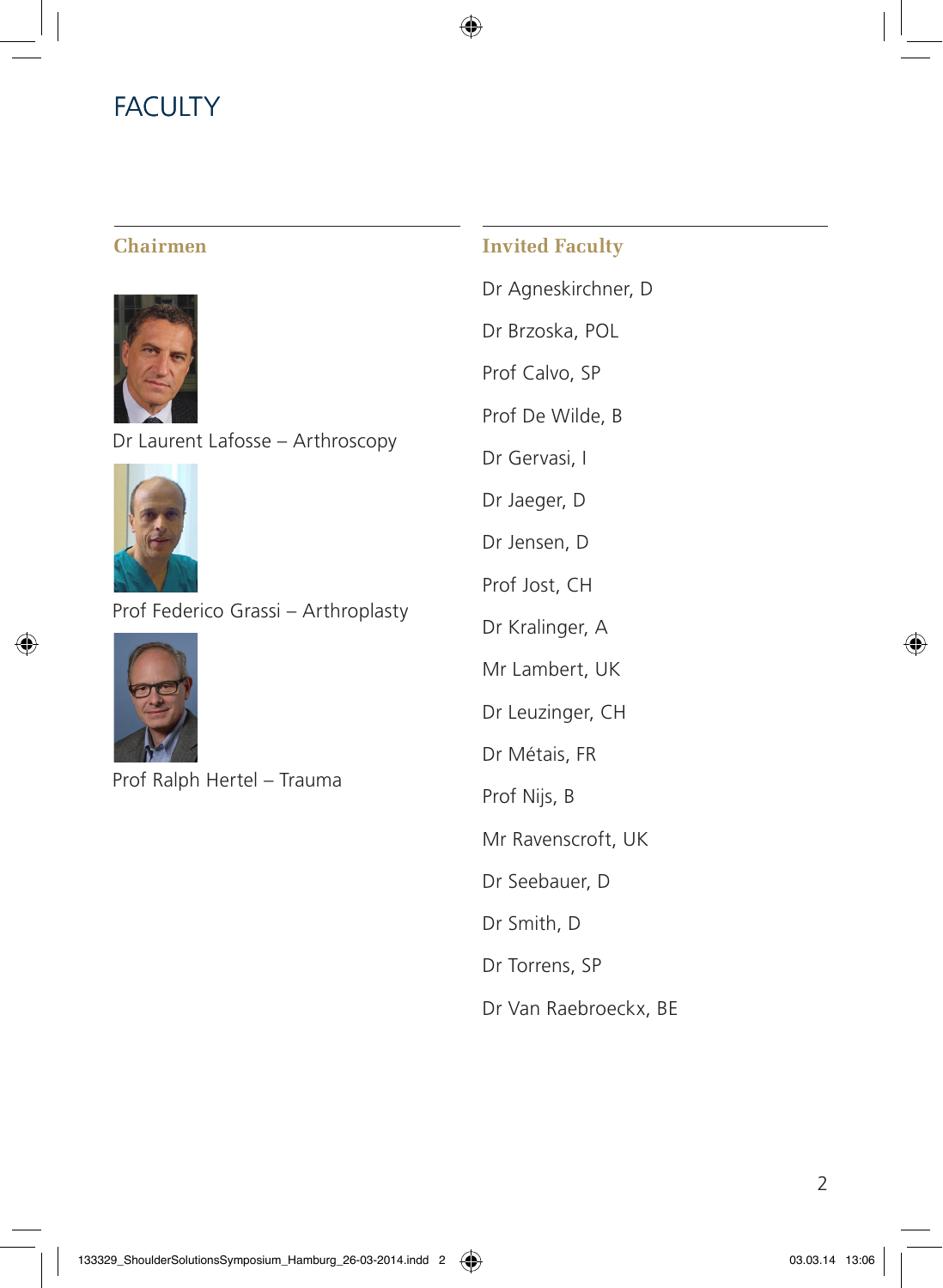#### PROGRAM OVERVIEW

#### **Day 1, Wednesday 26th March 2014**

**Chair session: Dr Lafosse/Prof Grassi/Prof Hertel**

⊕

- 11:30 12:15 Registration
- 12:00 13:00 Lunch
- 13:00 13:10 Intro by DePuy Synthes
- 13:10 13:20 Intro by three Chairmen
- **13:20 13:50 Session 1: General Intro**
- **13:50 15:50 Session 2: Anterior Chronic Instability**
- 15:50 16:20 Coffee break
- **16:20 18:20 Session 3: Rotator Cuff**

#### **Conclusion Day 1**

16:20 – 18:50 Faculty to answer to the question: What have you learned today?

20:00 Dine around dinner for delegates Faculty Dinner with DePuy Synthes leadership

#### 3

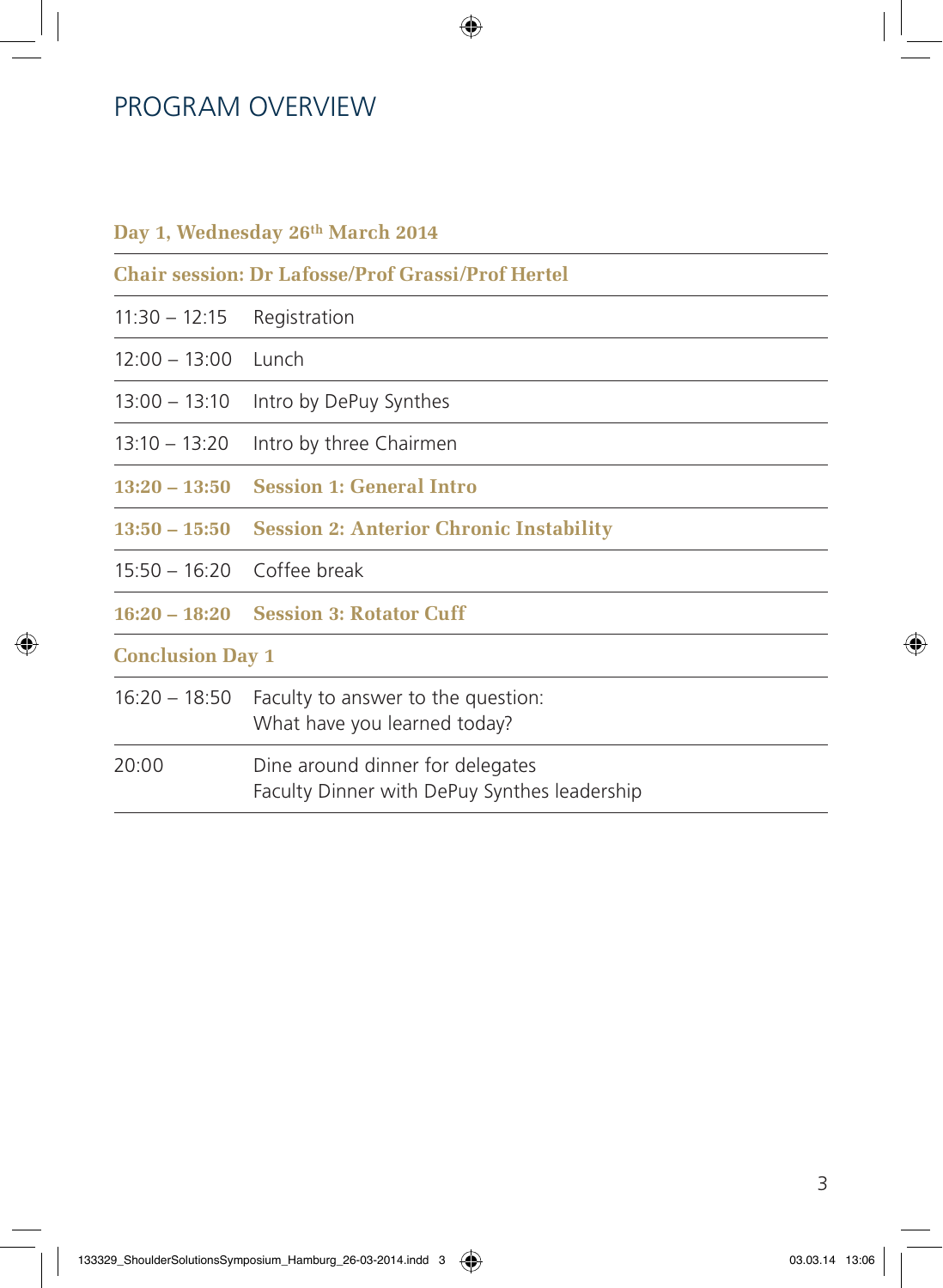### PROGRAM OVERVIEW

◈

| Day 2, Thursday 27th March 2014                          |                                                                                     |  |  |  |
|----------------------------------------------------------|-------------------------------------------------------------------------------------|--|--|--|
| <b>Chair session: Dr Lafosse/Prof Grassi/Prof Hertel</b> |                                                                                     |  |  |  |
|                                                          | 08:00 – 10:00 Session 4: Anatomical Arthroplasty                                    |  |  |  |
| 10:00 - 10:30 Coffee break                               |                                                                                     |  |  |  |
| $10:30 - 11:30$                                          | <b>Case Discussions: Instability</b><br>In groups                                   |  |  |  |
| $11:30 - 12:30$                                          | <b>Case Discussions: RC</b><br>In groups                                            |  |  |  |
| $12:30 - 13:30$                                          | Lunch                                                                               |  |  |  |
| $13:30 - 14:30$                                          | <b>Case Discussions: Arthroplasty</b><br>In groups                                  |  |  |  |
| $14:30 - 15:30$                                          | <b>Case Discussions: Trauma</b><br>In groups                                        |  |  |  |
| 15:30 - 16:00 Coffee break                               |                                                                                     |  |  |  |
| $16:00 - 18:00$                                          | <b>Session 5: Reverse Arthroplasty</b>                                              |  |  |  |
| $18:00 - 18:30$                                          | Conclusion Day 2 Faculty to answer to the question:<br>What have you learned today? |  |  |  |
| 20:00                                                    | Course Dinner                                                                       |  |  |  |

 $\bigoplus$ 

4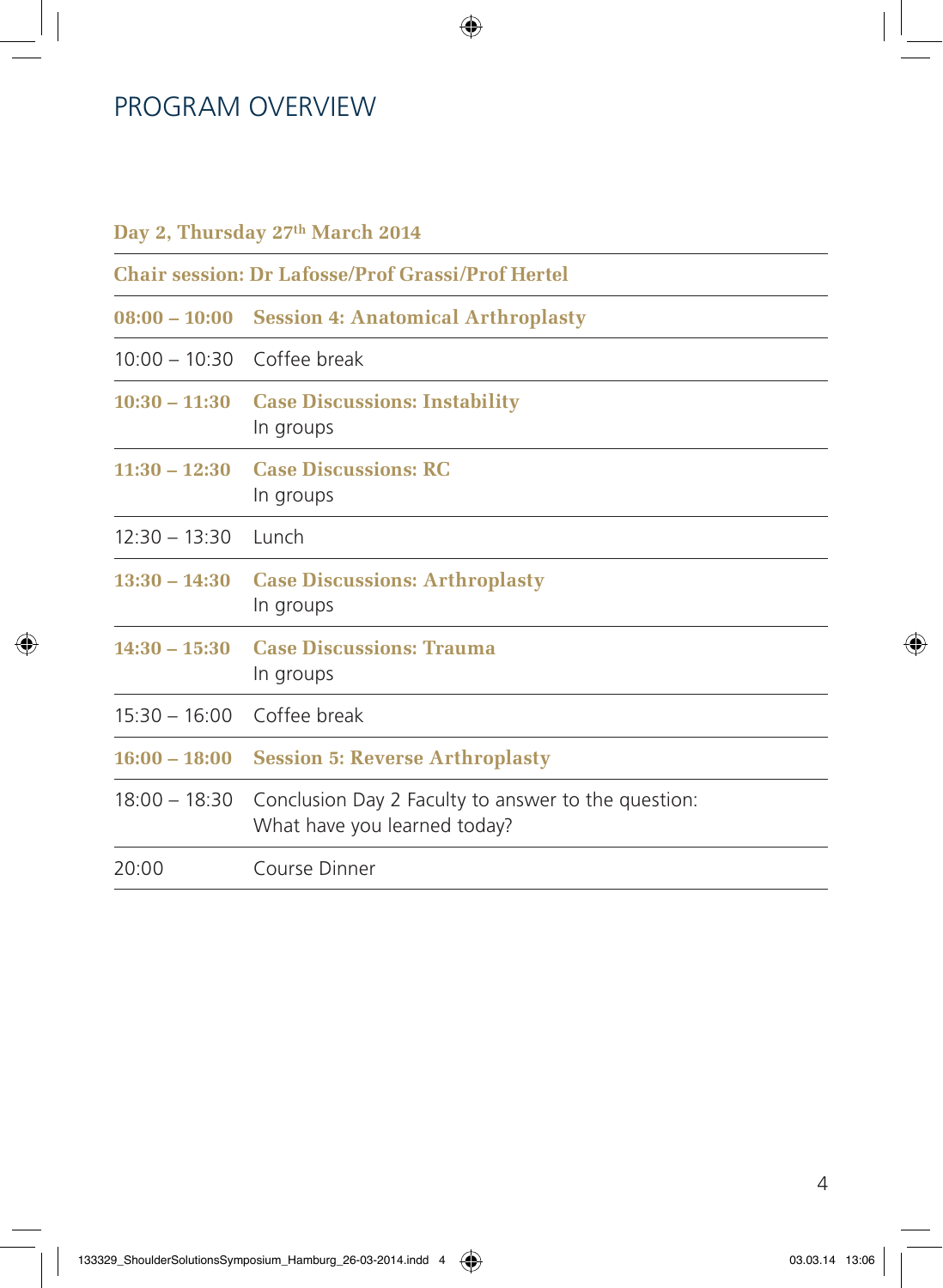### PROGRAM OVERVIEW

#### **Day 3, Friday 28th March 2014**

**Chair session: Prof Grassi/Prof Hertel**

**08:00 – 10:00 Session 6: Trauma – From the Clavicle to the Glenoid** 

◈

- 10:00 10:30 Coffee break
- **10:30 12:30 Session 7: Fracture of the Proximal Humerus 1**
- 12:30 13:30 Lunch

⊕

**13:30 – 15:00 Session 8: Fracture of the Proximal Humerus 2**

15:00 – 15:30 Conclusion Day 3 Faculty to answer to the question: What have you learned today?



◈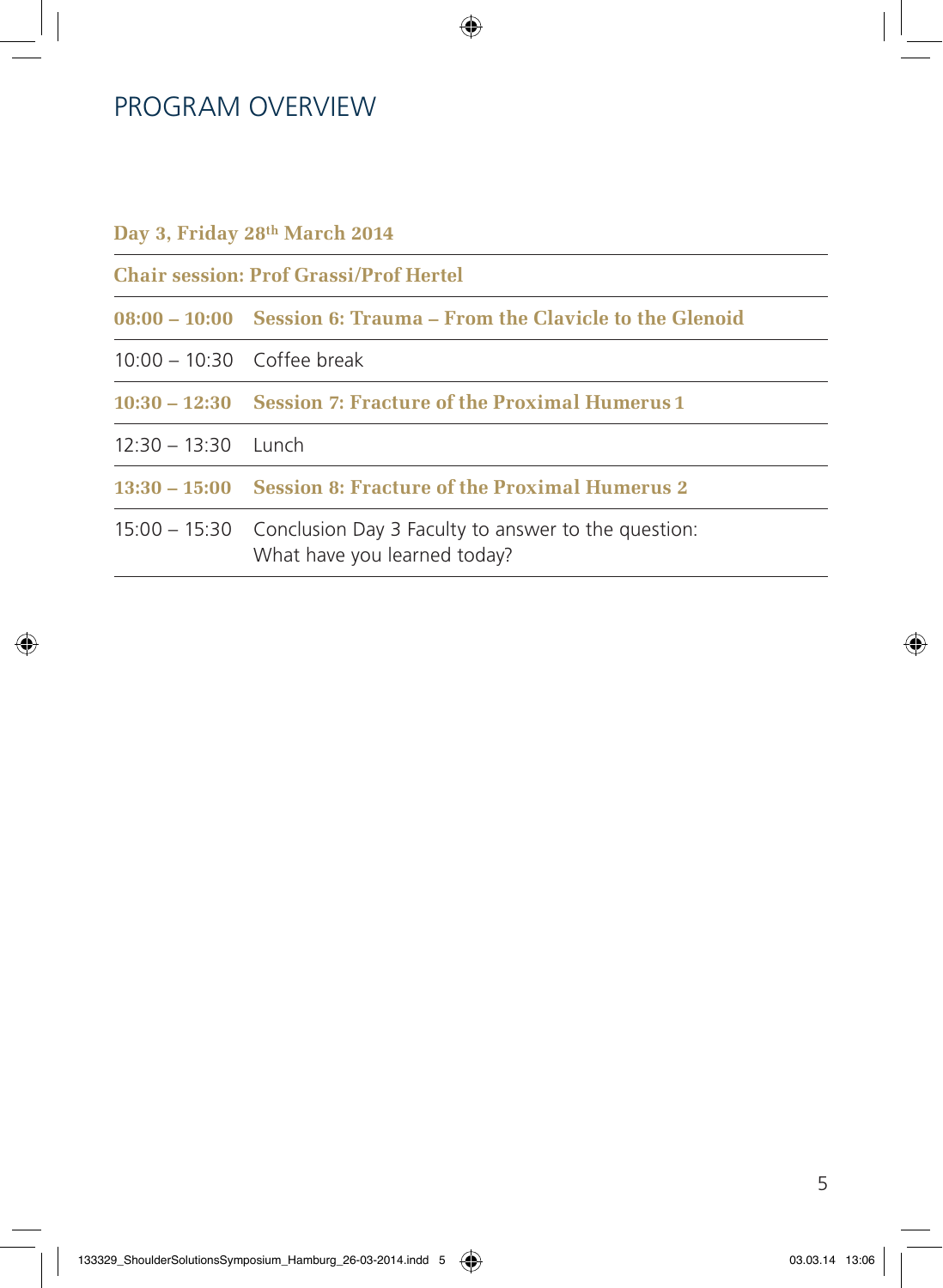$\bigoplus$ 

# DETAILED AGENDA WEDNESDAY 26TH

| <b>Session 1</b><br>30'            | <b>General Intro</b>                                                  |                                   |
|------------------------------------|-----------------------------------------------------------------------|-----------------------------------|
| 10'                                | Open Anatomy of the shoulder and<br>portals for shoulder arthroplasty |                                   |
| 10'                                | Open Anatomy of the shoulder and<br>portals for trauma surgery        | Dr Kralinger                      |
| 10'                                | Arthroscopic Anatomy                                                  | Dr Métais                         |
| <b>Session 2</b><br>2 <sub>h</sub> | <b>Anterior Chronic Instability</b>                                   |                                   |
|                                    |                                                                       | Chairman: Dr Lafosse              |
| 15'                                | When and how to do an arthroscopic<br>bankart repair                  | Dr Jensen                         |
| 15'                                | Indication for choosing the right treatment                           | Dr Brzoska                        |
| 15'                                | Tips 1 video for standard bankart stabilization                       | Dr Ravenscroft                    |
| 15'                                | Debate: Open vs arthroscopic bankart                                  | Prof Hertel/<br>Dr Van Raebroeckx |
|                                    |                                                                       | Chairman: Dr Agneskirchner        |
| 15'                                | How to assess bony lesion                                             | Prof Calvo                        |
| 15'                                | Bony block procedure:<br>why and how I do arthroscopic latarjet       | Dr Agneskirchner                  |
| 15'                                | Arthroscopic latarjet:<br>complications, results and pitfalls         | Dr Lafosse                        |
| 15'                                | Debate: Open vs arthroscopic latarjet                                 | Prof Grassi/<br>Dr Leuzinger      |

 $\bigoplus$ 

◈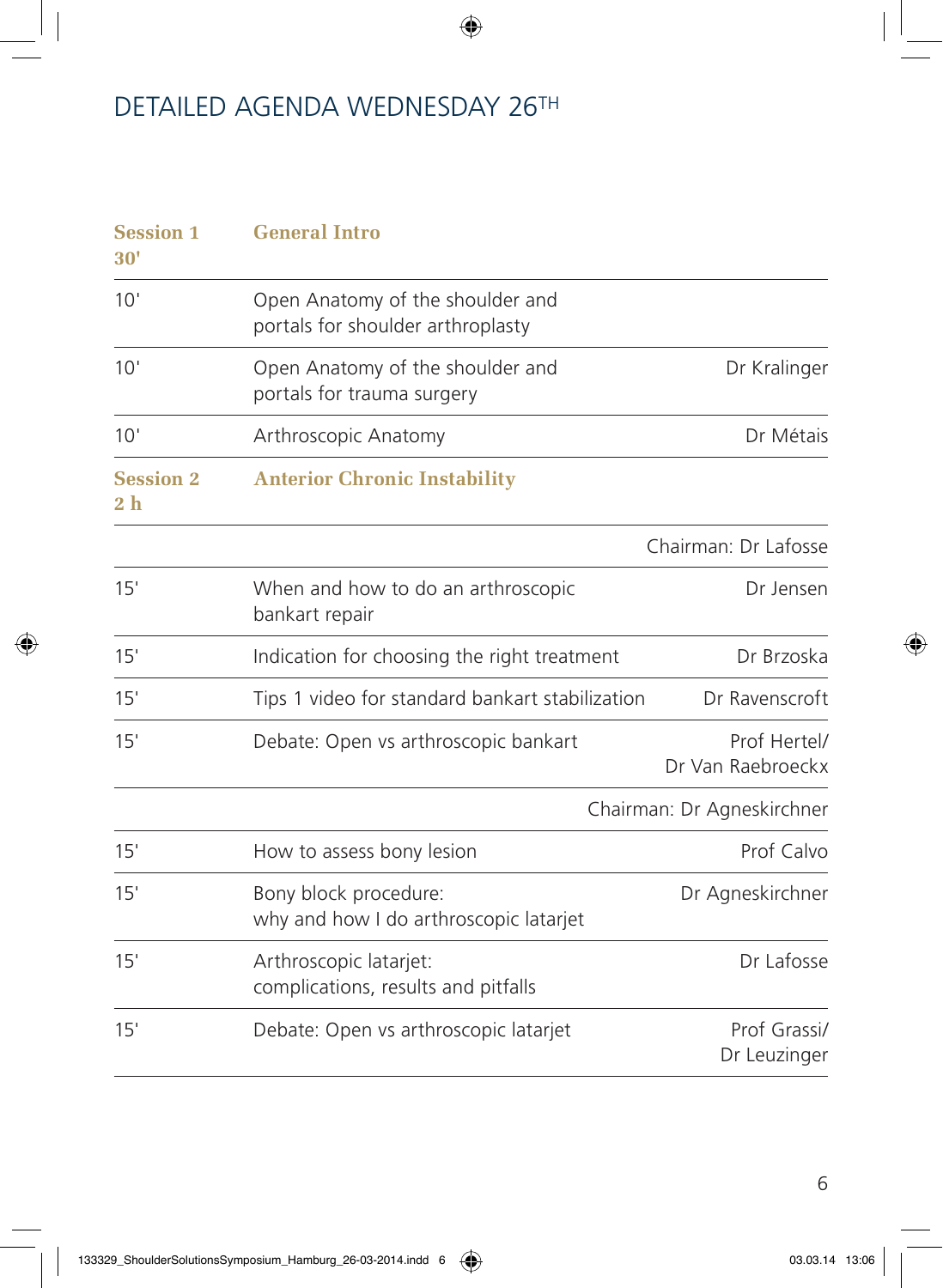⊕

### DETAILED AGENDA WEDNESDAY 26TH

# **Session 3 Rotator Cuff 2 h** Chairman: Prof Calvo 15' Anatomy of RC lesion: what do we have to treat Dr Métais 15' Arthroscopic treatment: simple to complex Dr Van Raebroeckx 15' Double row technique for large Dr Ravenscroft supra and infraspinatus tear 15' Debate: Suprascapular nerve: what to do Dr Ravenscroft/ Dr Métais Chairman: Dr Leuzinger 15' Massive supra and infraspinatus **Prof Calvo** reparable tear: how to repair 15' Irreparable supra and infraspinatus tear: Dr Gervasi why and how to do a LDT 15' Subscapularis: Dr Lafosse arthroscopic treatment from small to irreparable tear 15' Debate: Biceps tendon: what to do Dr Gervasi/ Prof Hertel **Conclusion Day 1** 30' Questions from the audience All faculty of the day

7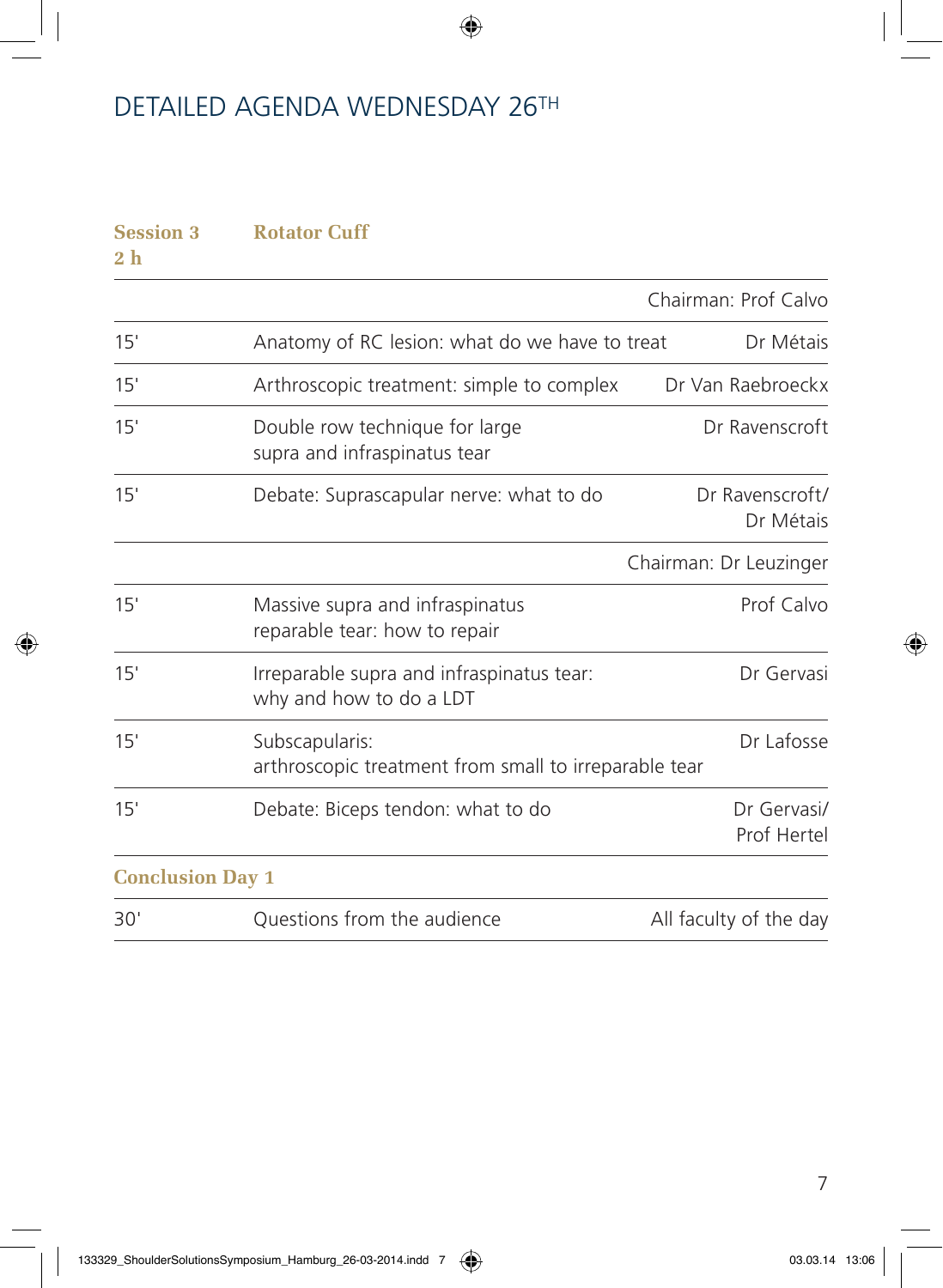### DETAILED AGENDA THURSDAY 27TH

| <b>Session 4</b><br>2 <sub>h</sub> | <b>Anatomical Arthroplasty</b>                                                      |             |  |
|------------------------------------|-------------------------------------------------------------------------------------|-------------|--|
|                                    | Chairman: Prof Grassi                                                               |             |  |
| 5'                                 | Intro                                                                               | Prof Grassi |  |
| 15'                                | Bone and soft tissue pathologies in<br>Osteoarthritis and preop assessment          | Prof Grassi |  |
| 15'                                | Exposure for performing a TSA. Tips and tricks                                      | Prof Hertel |  |
| 15'                                | Hemi or TSR. What is the evidence?                                                  | Dr Torrens  |  |
| 15'                                | Management of the subscap in<br>association with arthroplasty                       | Dr Lafosse  |  |
| 15'                                | Optimal glenoid design 2014.<br>Cemented or cementless? Pegs or keel?               | Dr Smith    |  |
| 15'                                | Optimal humeral component.<br>Resurfacing, metaphyseal fixation or stemmed implants | Dr Smith    |  |
| 10'                                | Conclusion                                                                          | Prof Grassi |  |
| $13:30 - 15:30$                    | Break out sessions – see page 12                                                    |             |  |

 $\bigoplus$ 

⊕

◈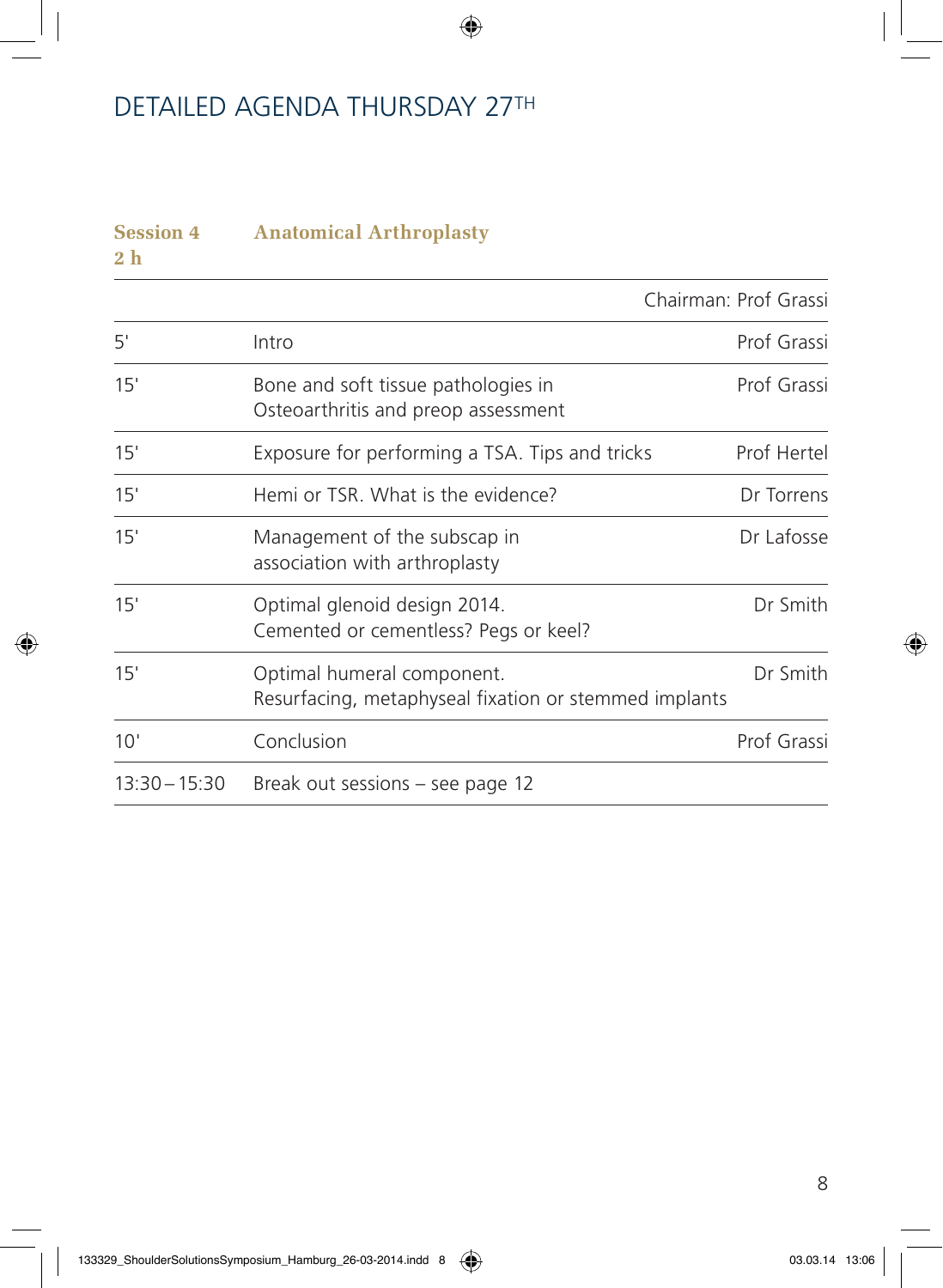### DETAILED AGENDA THURSDAY 27TH

# **Session 5 Reverse Arthroplasty 2 h** Chairman: Dr Seebauer 5' Intro Dr Seebauer 15' Biomechanics of the reverse arthroplasty Prof De Wilde 15' Optimal surgical technique in primary cases Dr Torrens 15' Indications and prerequisites for RSA 2014 Prof Calvo 15' Indication and technique for restoring ER in RSA Prof De Wilde 15' How to manage bony deficiencies Dr Seebauer on the glenoid and humeral side 15' Reverse arthroplasty for failed Dr Smith anatomical arthroplasty 15' Management of complications after RSA Dr Seebauer 10' Conclusion Conclusion Context Conclusion Context Conclusion Context Context Conclusion Concerns Concerns Concerns Concerns Concerns Concerns Concerns Concerns Concerns Concerns Concerns Concerns Concerns Concerns Conce **Conclusion Day 2** 30' What have we learned today? Prof Grassi

↔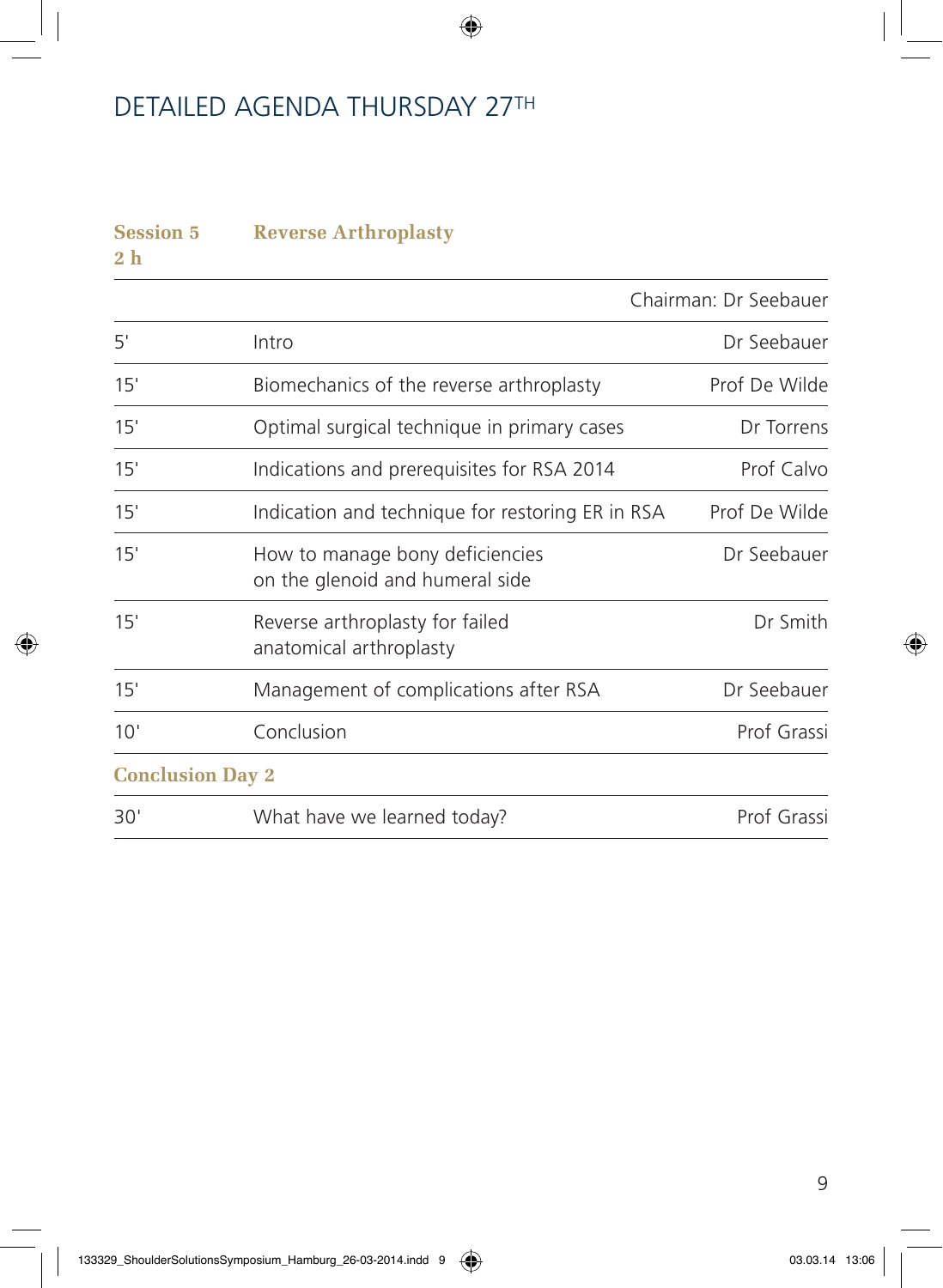# DETAILED AGENDA FRIDAY 28TH

| <b>Session 6</b><br>2 h            | Trauma: From the Clavicle to the Glenoid                                                                            |                        |
|------------------------------------|---------------------------------------------------------------------------------------------------------------------|------------------------|
|                                    |                                                                                                                     | Chairman: Dr Kralinger |
| 5'                                 | Intro                                                                                                               | Dr Kralinger           |
| 20'                                | Clavicular shaft fractures: Indication for<br>operative treatment and discussion                                    | Prof Nijs              |
| 20'                                | AC-Joint Separation: When to fix?<br>Which technique? and discussion                                                | Prof Calvo             |
| 20'                                | Fractures of the scapula including the glenoid:<br>Classification, treatment and discussion                         | Mr Lambert             |
| 20'                                | Ideberg type 1 fracture:<br>Treatment alternatives and discussion                                                   | Prof Hertel            |
| 10'                                | <b>Discussion</b>                                                                                                   |                        |
| <b>Session 7</b><br>2 <sub>h</sub> | <b>Fracture of the Proximal Humerus 1</b>                                                                           |                        |
|                                    | Chairman: Prof Nijs                                                                                                 |                        |
| 5'                                 | Intro                                                                                                               | Prof Nijs              |
| 20'                                | 20 Fractures of the proximal humerus: Description,<br>vascular and mechanical prognosis and discussion              | Prof Hertel            |
| 20'                                | Indications for treatment (considering bone quality,<br>functional demands and general condition) and<br>discussion | Dr Kralinger           |
| 20'                                | Hemiarthroplasty for irreparable fractures<br>of the proximal humerus and discussion                                | Dr Jaeger              |
| 20'                                | Primary reverse arthroplasty for irreparable fractures<br>of the proximal humerus and discussion                    | Dr Torrens             |
| 10'                                | Discussion                                                                                                          |                        |

 $\bigoplus$ 

 $\overline{10}$ 

◈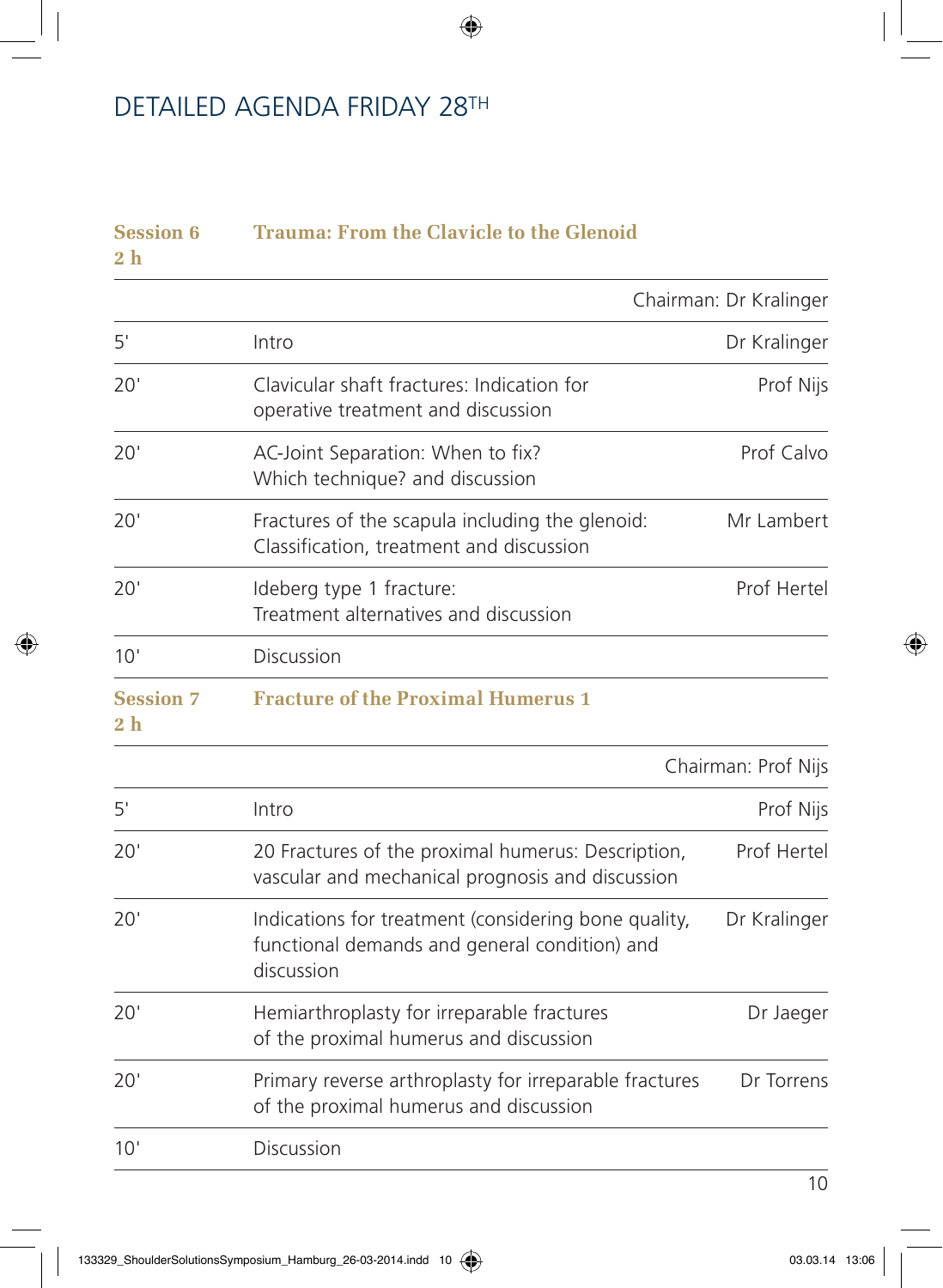# DETAILED AGENDA FRIDAY 28TH

| <b>Session 8</b><br>$1h$ 30 |                                                                                                |                       |
|-----------------------------|------------------------------------------------------------------------------------------------|-----------------------|
|                             |                                                                                                | Chairman: Prof Hertel |
| 5'                          | Intro                                                                                          | Prof Hertel           |
| 20'                         | Displaced fractures of the proximal humerus:<br>Plating pros and cons and discussion           | Dr Kralinger          |
| 20'                         | Displaced fractures of the proximal humerus:<br>Nailing pros and cons and discussion           | Prof Nijs             |
| 20'                         | Complications associated with angular stable plating<br>of the proximal humerus and discussion | Prof Jost             |
| 10'                         | Discussion                                                                                     |                       |
| <b>Conclusion Day 3</b>     |                                                                                                |                       |
| 30'                         | What have we learned today?                                                                    | Prof Hertel           |

 $\bigoplus$ 

◈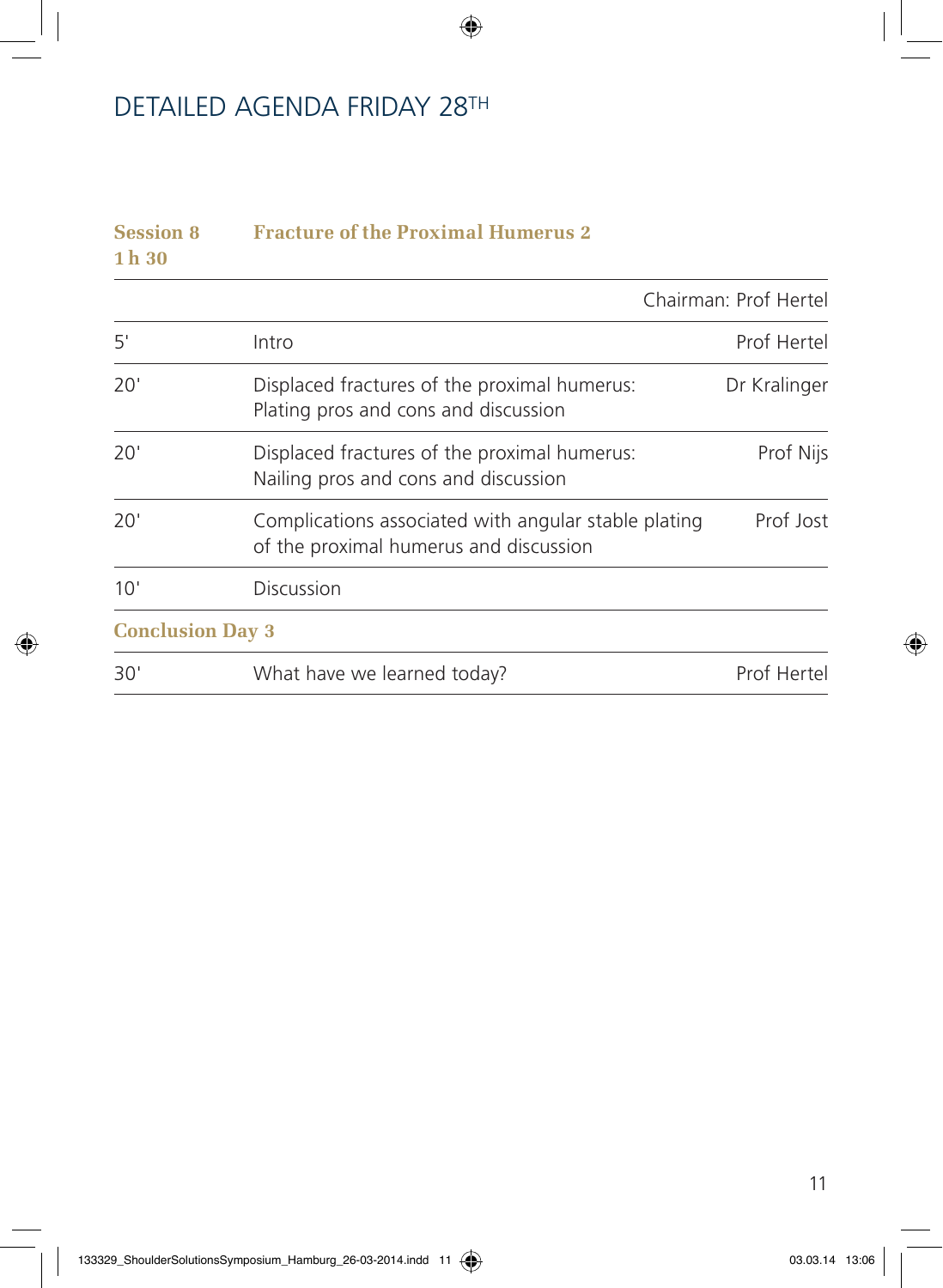### CASE DISCUSSIONS THURSDAY 27TH **FACULTIES**

# **Each Subject in Groups 10:30 – 11:30 RC** Dr Gervasi/Dr Van Raebroeckx/Dr Lafosse/Dr Kralinger/Prof Hertel/ Dr Métais/Dr Smith/Dr Brzoska **11:30 – 12:30 Instability** Dr Jensen/Prof Calvo/Prof Grassi/Dr Métais/Dr Kralinger/ Dr Leuzinger/Mr Ravenscroft/Dr Brzoska **13:30 – 14:30 Arthroplasty** Prof Grassi/Mr Ravenscroft/Dr Torrens/Dr Gervasi/Prof De Wilde/ Prof Calvo/Prof Hertel/Dr Smith **14:30 – 15:30 Trauma** Prof Hertel/Prof Grassi/Dr Torrens/Dr Kralinger/Prof Calvo

⊕